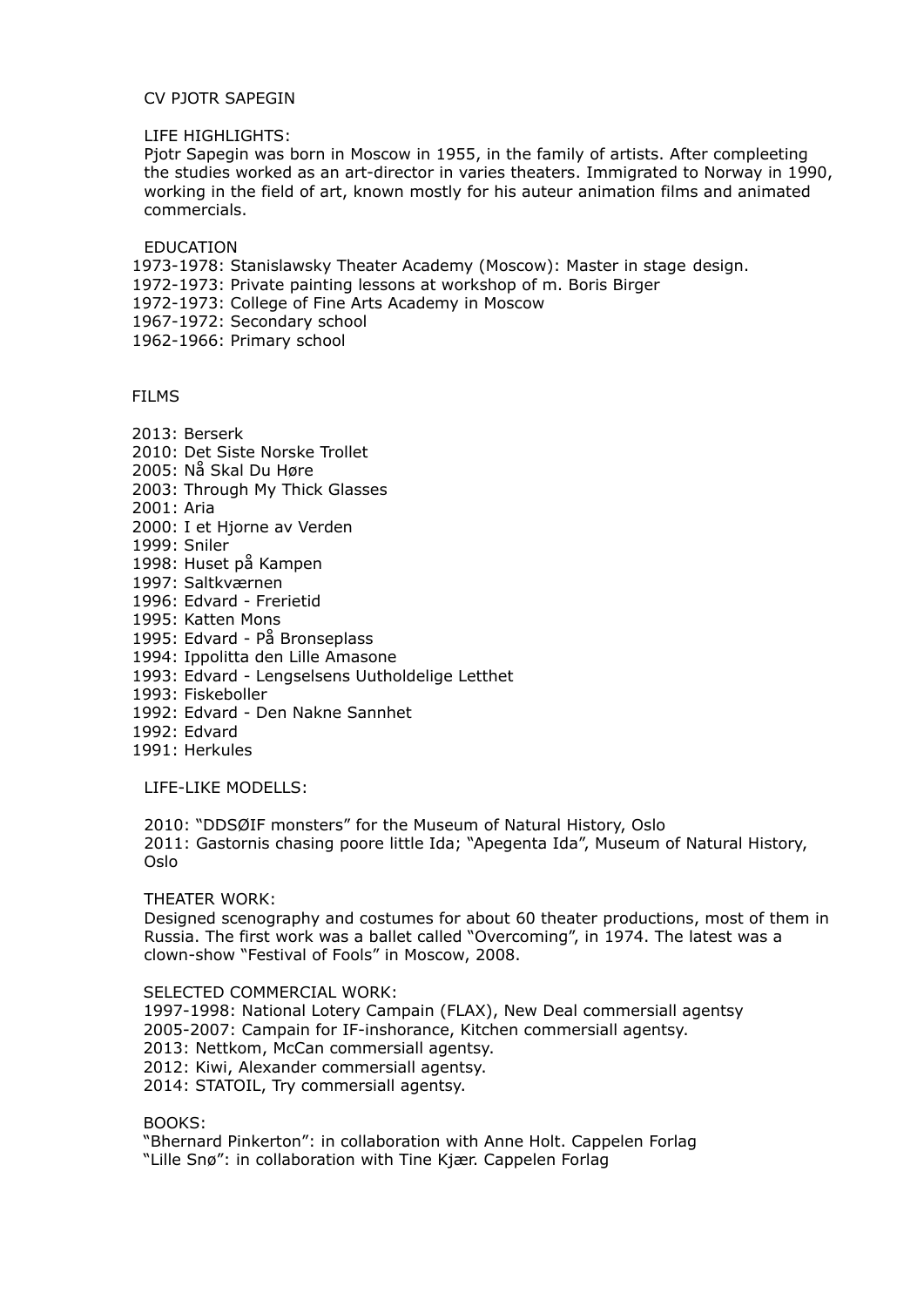TEACHING:

- 2010: Guest-teacher at Kunsthøgskolen i Oslo
- 2007: Guest-teacher at Lillehammer filmschool
- 2001: Guest-teacher at University of Turku, Finland
- 2000: Guest-teacher at Volda Animation College

## SELECTED AWARDS:

Best commertial: for Nettkom campain 2012

- Fantastic Awards: Award for best animated short film 2011
- Ottawa Animation festival: spessial mention for best storytelling 2011
- Annecy International Animation Film Festival: Jury's Special Distinction 2008
- \* Klassikerprisen, arets prisen fra Grafil 2007
- ◆ Norwegian Short Film Festival 1995- Terie Vigen
- National Film Prize "Amanda" Best Norwegian Short Film 1998
- National Film Prize Amanda for Best Short Film 2002
- Annecy International Animation Film Festival: Nominated for Cartoon d'Or 2004
- 27th Norwegian Short Film Festival Grimstad: Jameson's Short Film Award
- 24th Atlantic Film Festival, Halifax: Best Canadian Short Film
- Brisbane Int. Animation Festival, Australia : Runner up for the Jury Award
- Holland Animation Festival: AnyZone Award
- Bilbao Intl. Festival of Documentary and Short Film, Spain: Special Mention
- Tampere International Short Film Festival 2005: Grand Prix
- Animated Encounters, Bristol, UK: Audience Award 2005
- Sancy Children & Youth Film Festival, France: Best Short Film category 7 years and up 2005World Wide Short Film Festival Toronto: The Jameson Award for Best Canadian Animation 2005
- Chigago International Children's Film Festival: 1st Prize Animated Short Film (Adult Jury) 2005
- 21st International Short Film Festival Berlin: Special Mention 2005
- Short Film and Video Festival, Yorkton, Canada: Jury Award 2002
- Festival du CInéma Francophone Int. en Acadie, Canada: Best International Short Film2002
- 25th Norwegian Short Film Festival, Grimstad: The Film Critics' Award
- Anima Mundi, Brasil: The Jury's 3rd Prize for Best Film2002
- Odense International Short Film Festival, Denmark: Grand Prix2002
- Nordisk Panorama, Oulu, Finland: Honorary Mention2002
- Leeds Int'l Film Festival, UK: Louis Le Prince Short Animation Award2002
- Columbus Int'l Film & Video Festival, USA: Bronze Plaque Award2002
- Festival of European Films, Turkey: Audience Award2002
- Leipzig Int'l Documentary and Animation Film Festival: Honorary Mention2002
- Int'l Short Film Festival Winterthur, Switzerland: Cinema Award2002
- Black Nights, Tallinn, Estonia: Grand Prix Animation Section2002
- Festival tous Court, Aix-en-Provence: Grand Prix 2002
- FlickerFest, Sydney: Yoram Gross Award for Best Animation Film 2003
- Montecatini International Short Film Festival: Pinoccio Award for Best Animated Film 2003
- Stuttgart Int'l Animation Film Festival, Germany: Granprix
- Montreal International Children's Film Festival: Grand Prix -Best Short Film
- [Fredrikstad Animation Festival: Special Prize of the Jury](http://www.animertedager.no/)
- Chicago International Children's Film Festival: 2nd Prize Short Animation
- International Children's Film Festival, Poznan, Poland: Poznan Goat for the Best Design in Animation
- Oslo International Animation Festival: Nominated for Cartoon d'Or
- Oslo International Animation Festival: Special Mention
- International Trick Film Festival, Stuttgart: Grand Prix
- Ulisses International Children's Film & Television Festival, Portugal: Best Short Animation Film
- Melbourne Animation Film Festival, Australia, 2001: Best Film, Short Animation
- Melbourne Animation Film Festival, Australia, 2001: Best Film, Short Animation